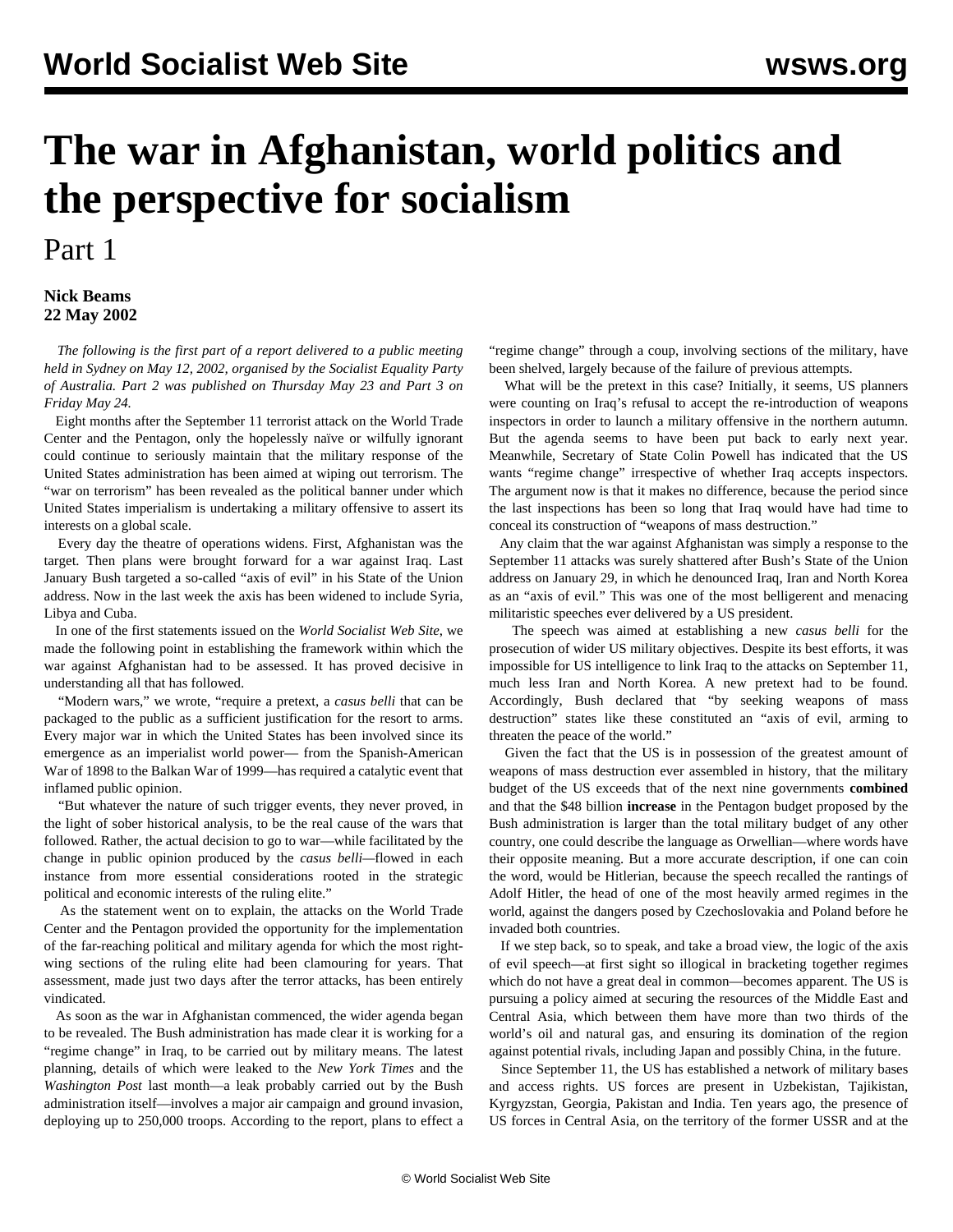backdoor of China, would have been unthinkable, except perhaps in the wild dreams of the military planners and top brass in the Pentagon. Furthermore, the US is pressing ahead in Southeast Asia. Recently, the Pentagon had to specifically deny reports that US troops stationed in the Philippines were not merely engaged in training, but part of a push for new bases. Discussion is now taking place with the Indonesian government and there are plans to resume the US military's close ties with Indonesia's armed forces.

 In our statement on Bush's speech, we noted the comments of the British daily, the *Guardian* published on January 30. "Every twist in the war on terrorism," it commented, "seems to leave a new Pentagon outpost in the Asia-Pacific region, from the former USSR to the Philippines. One of the lasting consequences of the war could be what amounts to a military encirclement of China." The report went on to cite a recent Pentagon document, which warned of the danger that "a military competitor with a formidable resource base will emerge in the region" and called for a policy that "places a premium on securing additional access and infrastructure agreements."

 Barely six weeks after the "axis of evil" speech, the leaking of the Nuclear Posture Review, detailing Pentagon plans for the expanded use of nuclear weapons in future wars, showed the extent to which military planning is being developed. The Pentagon will draw up plans for nuclear attacks on some seven countries, including Russia and China, Iraq, Iran and North Korea, Libya and Syria. According to the review, the Pentagon should be prepared to use nuclear weapons in a war between China and Taiwan, an attack by North Korea on South Korea, or by Iraq on Israel or another country. Given that the US is planning to attack Iraq, it is easy to see how such a situation could arise.

 Significantly, the document demonstrates, for the first time, that the US would use nuclear weapons in a conflict where the other side either failed to use its nuclear weapons or did not have any at all. It called for nuclear weapons to be developed that could destroy heavily fortified bunkers. The review states: "Nuclear attack options that vary in scale, scope and purpose will complement other military capabilities." In other words, rather than weapons of "last resort," nuclear bombs can be used at will. They become simply another tool for fighting a war.

 The report denounced the arms controls treaties between the US and the Soviet Union that regulated nuclear weapons in the Cold War. "That old process is incompatible with the flexibility US planning and forces now require," it declared. Clearly, it was only the USSR's possession of nuclear weapons that prevented the US from using its own during the past half century. Now, the collapse of the Stalinist regimes has opened up new regions of the world to penetration by the US and removed the old constraints.

 At the very outset of the war against Afghanistan, we drew attention to pointed comments by former National Security Adviser Zbigniew Brzezinski in his book *The Grand Chessboard*. Published in 1997, the book argues that the US must maintain its supremacy on the Eurasian landmass if it is to retain global dominance. The value of Brzezinski's work is that he does not mince words about democracy and the maintenance of global peace against terror etc., but gets straight to the point. The goal of US policy, he insists, must be "unapologetically" to "perpetuate America's own dominant position for at least a generation and preferably longer still".

 Brzezinski makes the point that in a democracy it is difficult to undertake military action and the pursuit of power "except in conditions of a sudden threat or challenge to the public's sense of domestic wellbeing" and that "democracy is inimical to imperial mobilisation."

 I refer to these remarks, because they direct our attention to a number of important features of the present political situation. In the first place, the September 11 terror attack was a political godsend to sections of the American ruling elite demanding a more aggressive US foreign policy.

 In 1997, a group of right-wing political figures and academics came together to form the Project for the New American Century (PNAC). It included, among others, Dick Cheney, now vice president, Donald Rumsfeld, now secretary of defence, Jeb Bush, the president's brother and governor of Florida and Paul Wolfowitz, deputy secretary of defence. Also included were members of a number of right-wing think tanks such as the Heritage Foundation, where, not coincidentally, Under-Secretary of State John Bolton this week extended Bush's "axis of evil."

 In its statement of principles, the group declared that conservatives had failed to advance a "strategic vision for America's role in the world" or set forth guiding principles for US foreign policy. They intended to remedy the situation. "A Reaganite policy of military strength and moral clarity may not be fashionable today. But it is necessary if the US is to build on the successes of this past century and ensure our security and greatness in the next."

 The Bush administration drew heavily on the PNAC and also, significantly, on those involved in the Iran/Contra crimes during the Reagan administration. But it had difficulty in advancing a foreign policy program. Consider the situation prior to September 11: the administration was considered illegitimate by wide sections of the population, the great stock market boom had collapsed and recession was developing. It would have been impossible for the Bush administration to launch a war.

 The terror attacks provided a convenient trigger mechanism. I don't propose to detail here all the unanswered questions about the events of September 11. But the least plausible explanation of all is the official one: that the authorities knew nothing and were completely taken by surprise. Moreover, the official explanation is belied by one salient fact: some eight months after the greatest single failure of American security in history, no official inquiry has been launched. One is reminded of the Sherlock Holmes mystery in which the solution turns on the dog that *didn't* bark.

 Without the terror bombings it would not only have been impossible to launch the current global offensive. It would have been unthinkable to initiate the type of attacks on democratic rights now being unleashed in the US.

 A secret government, a department of homeland security and military tribunals have been established. An attorney involved in the defence of a man charged with terrorism offences is herself being prosecuted.

 Other governments have followed suit, with the British, Indian and Australian governments among the most prominent. The Howard government's proposed anti-terror legislation makes political protest an act of terror. The new Australian Security Intelligence Organisation laws, giving the spy agency the powers of a secret police, allow for the holding of people for an indefinite period without access to legal representation and without charges being laid.

 The "war on terrorism" is the form taken by a global eruption of imperialism—militarism abroad, attacks on fundamental democratic rights at home. One of the most significant features of the present situation is how openly the doctrine of imperialism is being discussed within ruling circles.

 In a publication for the British Foreign Policy Centre entitled *Reordering the world: the long-term implications of September 11*, Robert Cooper, foreign policy adviser to British Prime Minister Tony Blair, sets out the need for what he calls a "new kind of imperialism."

 According to Cooper, the countries of the European Union inhabit a "post-modern" world. This is a world of interdependence, in which nationstates are subordinated to transnational authorities. In the post-modern world, states do not invade each other. Security is achieved through transparency and transparency arises from interdependence. But outside the post-modern world of the EU it is a different story. There we have the "modern" world of nation states seeking to defend their interests and the "pre-modern" world, where the nation-state has failed or collapsed.

Members of the post-modern world do not represent a danger to one